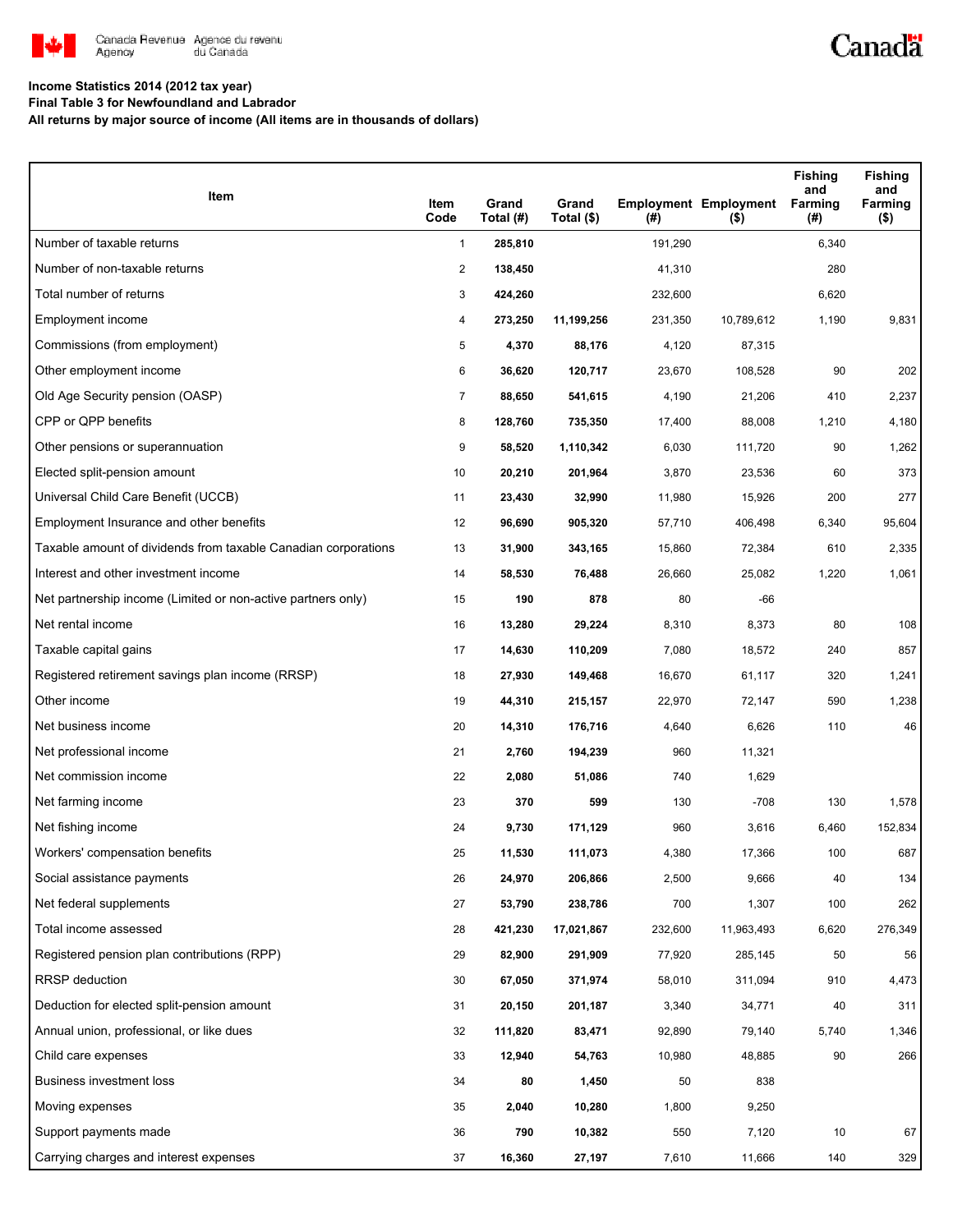

#### **Income Statistics 2014 (2012 tax year)**

**Final Table 3 for Newfoundland and Labrador**

**All returns by major source of income (All items are in thousands of dollars)**

| Item                                                                                           | Item<br>Code | Grand<br>Total (#) | Grand<br>Total (\$) | (#)     | <b>Employment Employment</b><br>$($ \$) | <b>Fishing</b><br>and<br><b>Farming</b><br>(#) | <b>Fishing</b><br>and<br>Farming<br>$($ \$) |
|------------------------------------------------------------------------------------------------|--------------|--------------------|---------------------|---------|-----------------------------------------|------------------------------------------------|---------------------------------------------|
| Deductions for CPP/QPP contributions on self-employment and                                    |              |                    |                     |         |                                         |                                                |                                             |
| other earnings                                                                                 | 38           | 17,360             | 14,453              | 2,120   | 432                                     | 5,530                                          | 5,260                                       |
| Deductions for provincial parental insurance plan (PPIP) premiums<br>on self-employment income | 39           |                    |                     |         |                                         |                                                |                                             |
| Exploration and development expenses                                                           | 40           | 220                | 3,148               | 100     | 1,830                                   |                                                |                                             |
| Other employment expenses                                                                      | 41           | 11,920             | 45,184              | 10,590  | 41,519                                  | 60                                             | 109                                         |
| Clergy residence deduction                                                                     | 42           | 670                | 6,144               | 610     | 5,879                                   |                                                |                                             |
| Other deductions                                                                               | 43           | 15,390             | 18,249              | 9,610   | 8,844                                   | 570                                            | 369                                         |
| Total deductions before adjustments                                                            | 44           | 204,680            | 1,139,960           | 148,650 | 846,469                                 | 6,480                                          | 12,603                                      |
| Social benefits repayment                                                                      | 45           | 14,160             | 28,396              | 11,310  | 20,153                                  | 860                                            | 2,356                                       |
| Net income after adjustments                                                                   | 46           | 420,570            | 15,858,429          | 232,450 | 11,097,265                              | 6,600                                          | 261,817                                     |
| Canadian Forces personnel and police deduction                                                 | 47           | 30                 | 620                 | 30      | 619                                     |                                                |                                             |
| Security options deductions                                                                    | 48           | 180                | 7,479               | 170     | 7,424                                   |                                                |                                             |
| Other payments deductions                                                                      | 49           | 88,440             | 556,752             | 7,500   | 28,332                                  | 240                                            | 1,083                                       |
| Non-capital losses of other years                                                              | 50           | 240                | 1,921               | 80      | 630                                     |                                                |                                             |
| Net capital losses of other years                                                              | 51           | 2,580              | 4,418               | 1,190   | 1,575                                   | 40                                             | 35                                          |
| Capital gains deduction                                                                        | 52           | 500                | 42,477              | 110     | 3,655                                   | 60                                             | 5,918                                       |
| Northern residents deductions                                                                  | 53           | 13,000             | 69,522              | 10,600  | 59,615                                  | 240                                            | 1,098                                       |
| Additional deductions                                                                          | 54           | 1,630              | 9,641               | 160     | 1,020                                   |                                                |                                             |
| Farming/fishing losses of prior years                                                          | 55           | 40                 | 382                 |         |                                         | 30                                             | 326                                         |
| Total deductions from net income                                                               | 56           | 105,250            | 693,215             | 19,470  | 102,886                                 | 590                                            | 8,483                                       |
| Taxable income assessed                                                                        | 57           | 405,710            | 15,166,102          | 232,440 | 10,994,396                              | 6,590                                          | 253,613                                     |
| Basic personal amount                                                                          | 58           | 424,250            | 4,576,863           | 232,590 | 2,507,829                               | 6,620                                          | 71,589                                      |
| Age amount                                                                                     | 59           | 86,910             | 554,089             | 3,190   | 14,212                                  | 380                                            | 2,128                                       |
| Spouse or common-law partner amount                                                            | 60           | 27,430             | 178,587             | 16,260  | 118,923                                 | 510                                            | 3,329                                       |
| Amount for eligible dependant                                                                  | 61           | 14,460             | 148,604             | 9,250   | 94,633                                  | 120                                            | 1,177                                       |
| Amount for children 17 and under                                                               | 62           | 52,010             | 185,246             | 40,800  | 144,473                                 | 1,010                                          | 3,538                                       |
| Amount for infirm dependants age 18 or older                                                   | 63           | 500                | 2,583               | 260     | 1,358                                   | 20                                             | 84                                          |
| CPP or QPP contributions through employment                                                    | 64           | 240,800            | 342,306             | 211,970 | 330,479                                 | 960                                            | 387                                         |
| CPP or QPP contributions on self-employment and other earnings                                 | 65           | 17,360             | 14,453              | 2,120   | 432                                     | 5,530                                          | 5,260                                       |
| Employment Insurance premiums                                                                  | 66           | 253,520            | 135,995             | 214,640 | 126,758                                 | 6,380                                          | 3,084                                       |
| PPIP premiums paid                                                                             | 67           |                    |                     |         |                                         |                                                |                                             |
| PPIP premiums payable on employment income                                                     | 68           |                    |                     |         |                                         |                                                |                                             |
| PPIP premiums payable on self-employment income                                                | 69           |                    |                     |         |                                         |                                                |                                             |
| Volunteer firefighters' amount                                                                 | 70           | 4,500              | 13,511              | 3,250   | 9,759                                   | 500                                            | 1,503                                       |
| Canada employment amount                                                                       | 71           | 275,830            | 289,837             | 225,780 | 245,878                                 | 1,220                                          | 1,168                                       |
| Public transit amount                                                                          | 72           | 2,120              | 867                 | 1,770   | 732                                     |                                                |                                             |
| Children's fitness amount                                                                      | 73           | 21,450             | 11,954              | 18,950  | 10,617                                  | 330                                            | 178                                         |
| Children's arts amount                                                                         | 74           | 8,120              | 4,205               | 7,250   | 3,755                                   | 70                                             | 33                                          |

Canadä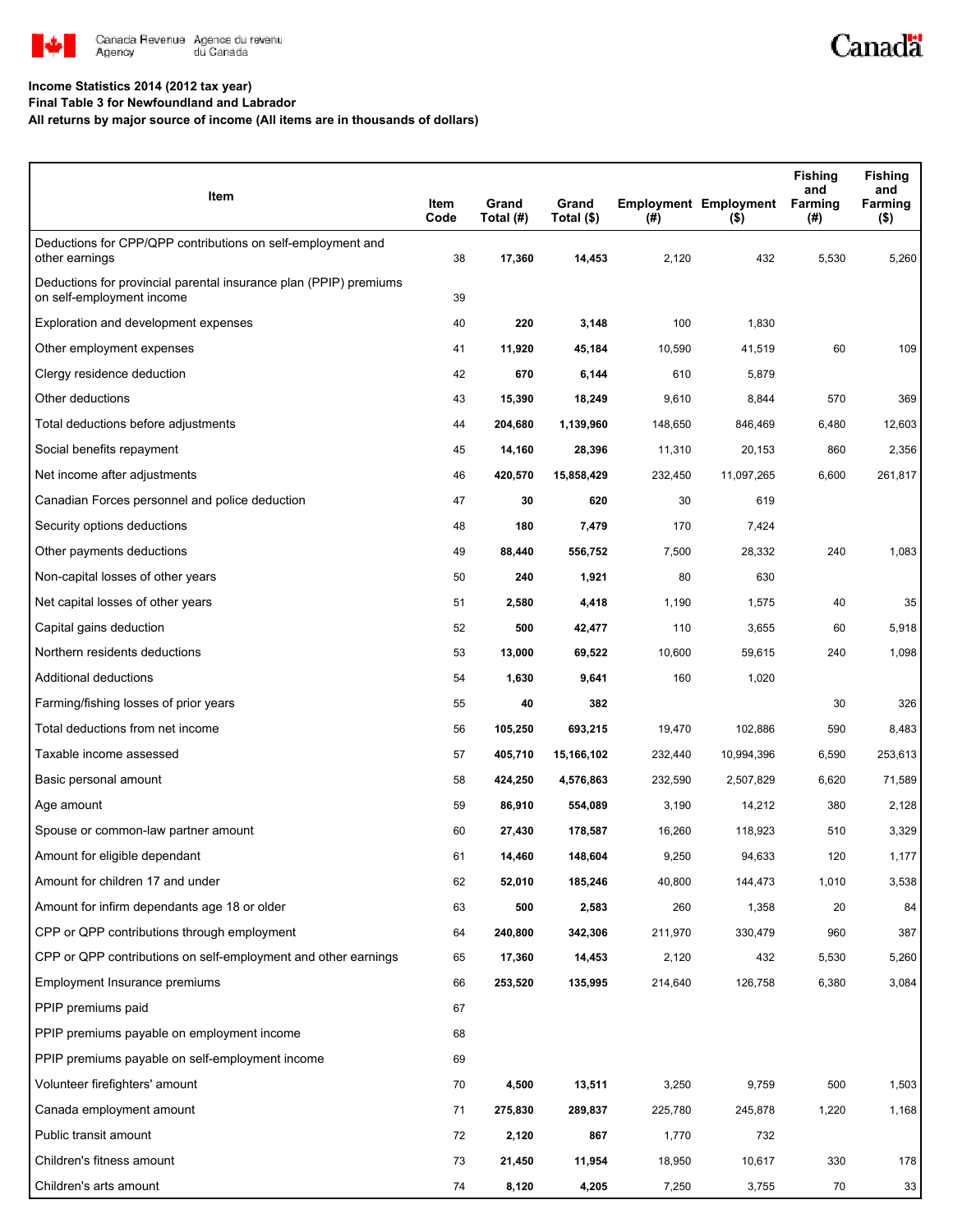

# Canadä

### **Income Statistics 2014 (2012 tax year)**

**Final Table 3 for Newfoundland and Labrador**

**All returns by major source of income (All items are in thousands of dollars)**

| Item                                                              | <b>Item</b> | Grand     | Grand      |         | <b>Employment Employment</b> | <b>Fishing</b><br>and<br>Farming | <b>Fishing</b><br>and<br>Farming |
|-------------------------------------------------------------------|-------------|-----------|------------|---------|------------------------------|----------------------------------|----------------------------------|
|                                                                   | Code        | Total (#) | Total (\$) | (#)     | $($ \$)                      | (#)                              | $($ \$)                          |
| Home buyers' amount                                               | 75          | 2,610     | 12,185     | 2,440   | 11,412                       | 20                               | 110                              |
| Pension income amount                                             | 76          | 73,090    | 139,432    | 9,720   | 18,405                       | 150                              | 266                              |
| Caregiver amount                                                  | 77          | 5,010     | 23,655     | 3,270   | 15,352                       | 200                              | 983                              |
| Disability amount                                                 | 78          | 13,590    | 102,238    | 3,260   | 24,649                       | 100                              | 771                              |
| Disability amount transferred from a dependant                    | 79          | 5,530     | 53,485     | 3,970   | 39,595                       | 120                              | 1,084                            |
| Interest paid on student loans                                    | 80          | 15,910    | 8,393      | 14,480  | 7,677                        | 50                               | 15                               |
| Tuition, education, and textbook amounts                          | 81          | 27,330    | 129,873    | 22,270  | 100,166                      | 400                              | 1,003                            |
| Tuition, education, and textbook amounts transferred from a child | 82          | 10,160    | 46,712     | 8,620   | 39,610                       | 200                              | 858                              |
| Amounts transferred from spouse or common-law partner             | 83          | 21,830    | 118,084    | 5,490   | 28,001                       | 170                              | 949                              |
| Medical expenses                                                  | 84          | 90,170    | 195,272    | 48,020  | 87,760                       | 1,770                            | 4,640                            |
| Total tax credits on personal amounts                             | 85          | 424,260   | 1,093,282  | 232,600 | 597,383                      | 6,620                            | 15,620                           |
| Allowable charitable donations and government gifts               | 86          | 86,220    | 86,688     | 50,270  | 43,007                       | 1,930                            | 1,516                            |
| Eligible cultural and ecological gifts                            | 87          | 100       | 296        | 50      | 16                           |                                  |                                  |
| Total tax credit on donations and gifts                           | 88          | 85,060    | 22,762     | 49,420  | 11,491                       | 1,880                            | 398                              |
| Total federal non-refundable tax credits                          | 89          | 424,260   | 1,116,043  | 232,600 | 608,874                      | 6,620                            | 16,018                           |
| Federal dividend tax credit                                       | 90          | 28,910    | 46,192     | 15,630  | 10,074                       | 590                              | 314                              |
| Overseas employment tax credit                                    | 91          | 600       | 6,561      | 600     | 6,532                        |                                  |                                  |
| Minimum tax carryover                                             | 92          | 370       | 1,018      | 170     | 516                          | 30                               | 108                              |
| Basic federal tax                                                 | 93          | 261,110   | 1,703,051  | 185,060 | 1,398,230                    | 6,010                            | 25,599                           |
| Federal Foreign Tax Credit                                        | 94          | 6,870     | 12,178     | 3,960   | 11,448                       | 80                               | 3                                |
| Federal Political contribution tax credit                         | 95          | 930       | 174        | 470     | 94                           |                                  |                                  |
| <b>Investment Tax Credit</b>                                      | 96          | 820       | 931        | 100     | 157                          | 620                              | 528                              |
| Labour-sponsored funds tax credit                                 | 97          | 20        | 10         | 20      | 9                            |                                  |                                  |
| Alternative minimum tax payable                                   | 98          | 410       | 1,587      | 240     | 484                          |                                  |                                  |
| Net federal tax                                                   | 99          | 260,770   | 1,689,783  | 184,830 | 1,386,535                    | 5,960                            | 25,067                           |
| CPP contributions on self-employment                              | 100         | 17,360    | 28,906     | 2,120   | 865                          | 5,530                            | 10,520                           |
| Social Benefits repayment                                         | 101         | 14,160    | 28,396     | 11,310  | 20,153                       | 860                              | 2,356                            |
| <b>Net Provincial Tax</b>                                         | 102         | 277,690   | 1,068,418  | 187,340 | 868,485                      | 6,040                            | 16,642                           |
| Total tax payable                                                 | 103         | 285,810   | 2,815,534  | 191,290 | 2,276,038                    | 6,340                            | 54,586                           |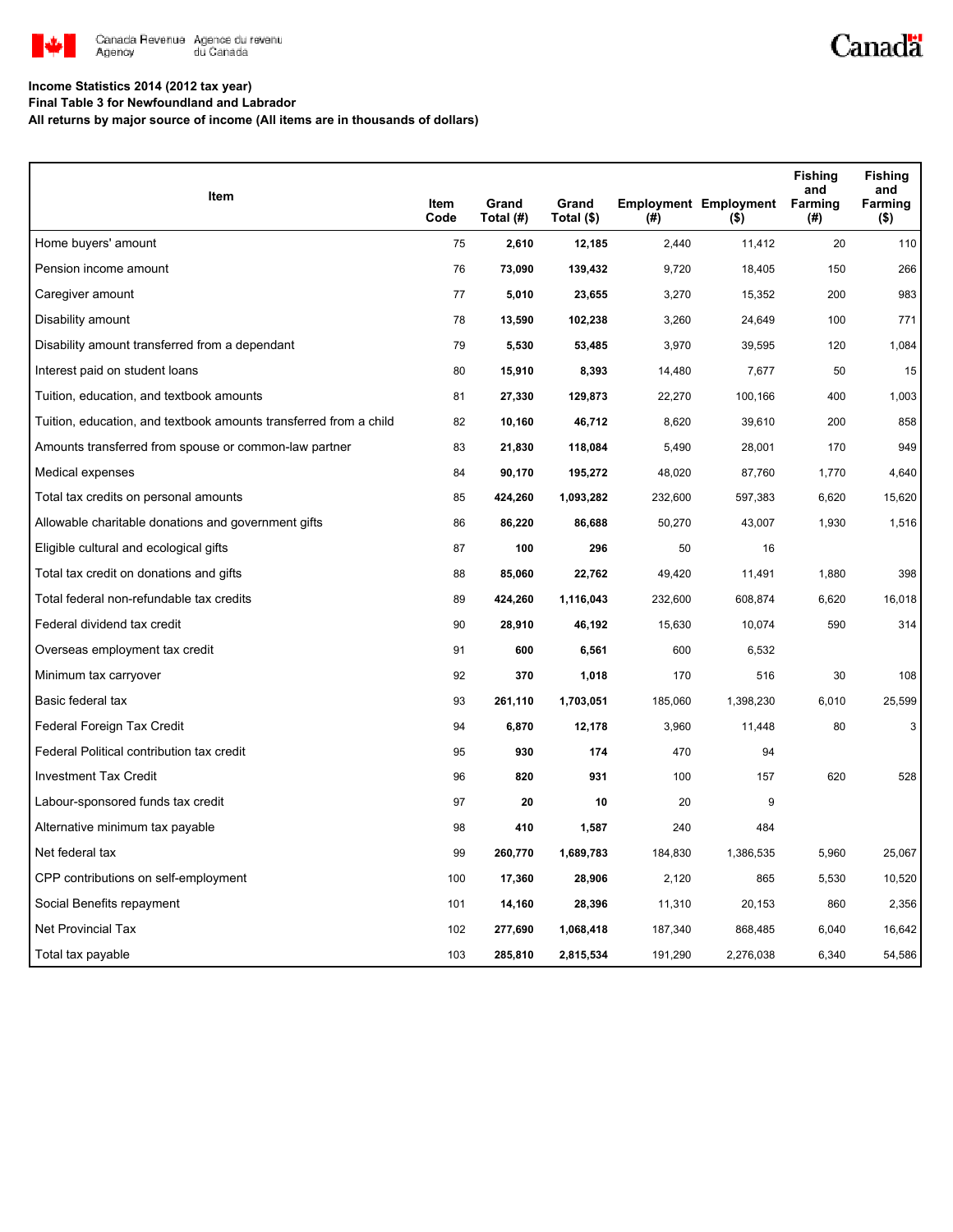| Item                                                                                              | Item<br>Code   | Income $(\#)$ | $Income$ (\$) | <b>Sales</b><br>Professional Professional (Self-Employment) (Self-Employment)<br>(#) | <b>Sales</b><br>(3) | Proprietorship/ Proprietorship/<br><b>Partnerships</b><br>(#) | <b>Partnerships</b><br>$($ \$) |
|---------------------------------------------------------------------------------------------------|----------------|---------------|---------------|--------------------------------------------------------------------------------------|---------------------|---------------------------------------------------------------|--------------------------------|
| Number of taxable returns                                                                         | 1              | 1,370         |               | 880                                                                                  |                     | 6,200                                                         |                                |
| Number of non-taxable returns                                                                     | $\overline{a}$ | 50            |               | 80                                                                                   |                     | 1,230                                                         |                                |
| Total number of returns                                                                           | 3              | 1,410         |               | 950                                                                                  |                     | 7,430                                                         |                                |
| Employment income                                                                                 | 4              | 380           | 19,515        | 190                                                                                  | 2,477               | 1,770                                                         | 32,054                         |
| Commissions (from employment)                                                                     | 5              |               |               |                                                                                      |                     | 20                                                            | 193                            |
| Other employment income                                                                           | 6              | 100           | 222           | 60                                                                                   | 52                  | 320                                                           | 651                            |
| Old Age Security pension (OASP)                                                                   | 7              | 160           | 852           | 110                                                                                  | 594                 | 570                                                           | 3,164                          |
| CPP or QPP benefits                                                                               | 8              | 220           | 1,680         | 230                                                                                  | 1,406               | 1,250                                                         | 6,472                          |
| Other pensions or superannuation                                                                  | 9              | 110           | 3,874         | 80                                                                                   | 1,943               | 380                                                           | 7,562                          |
| Elected split-pension amount                                                                      | 10             | 40            | 310           | 50                                                                                   | 263                 | 220                                                           | 1,846                          |
| Universal Child Care Benefit (UCCB)                                                               | 11             | 90            | 144           | 50                                                                                   | 79                  | 760                                                           | 1,091                          |
| Employment Insurance and other benefits                                                           | 12             | 30            | 218           | 10                                                                                   | 79                  | 500                                                           | 3,897                          |
| Taxable amount of dividends from taxable<br>Canadian corporations                                 | 13             | 390           | 3,295         | 180                                                                                  | 1,170               | 650                                                           | 3,124                          |
| Interest and other investment income                                                              | 14             | 560           | 1,505         | 210                                                                                  | 179                 | 1,210                                                         | 1,110                          |
| Net partnership income (Limited or<br>non-active partners only)                                   | 15             | 10            | -8            |                                                                                      |                     |                                                               |                                |
| Net rental income                                                                                 | 16             | 110           | 244           | 140                                                                                  | 343                 | 510                                                           | 1,655                          |
| Taxable capital gains                                                                             | 17             | 180           | 852           | 70                                                                                   | 257                 | 310                                                           | 2,161                          |
| Registered retirement savings plan<br>income (RRSP)                                               | 18             | 90            | 757           | 130                                                                                  | 974                 | 610                                                           | 2,932                          |
| Other income                                                                                      | 19             | 290           | 1,097         | 190                                                                                  | 1,058               | 610                                                           | 2,430                          |
| Net business income                                                                               | 20             | 30            | 377           | 60                                                                                   | 218                 | 7,240                                                         | 165,799                        |
| Net professional income                                                                           | 21             | 1,400         | 178,276       |                                                                                      |                     | 20                                                            | 744                            |
| Net commission income                                                                             | 22             |               |               | 950                                                                                  | 47,265              | 60                                                            | 821                            |
| Net farming income                                                                                | 23             |               |               |                                                                                      |                     | 10                                                            | 36                             |
| Net fishing income                                                                                | 24             |               |               |                                                                                      |                     | 50                                                            | 338                            |
| Workers' compensation benefits                                                                    | 25             |               |               |                                                                                      |                     | 80                                                            | 499                            |
| Social assistance payments                                                                        | 26             |               |               |                                                                                      |                     | 50                                                            | 191                            |
| Net federal supplements                                                                           | 27             |               |               |                                                                                      |                     | 220                                                           | 694                            |
| Total income assessed                                                                             | 28             | 1,410         | 213,333       | 950                                                                                  | 58,572              | 7,380                                                         | 239,844                        |
| Registered pension plan contributions<br>(RPP)                                                    | 29             | 80            | 495           | 20                                                                                   | 20                  | 280                                                           | 602                            |
| RRSP deduction                                                                                    | 30             | 790           | 13,552        | 290                                                                                  | 3,175               | 1,380                                                         | 9,556                          |
| Deduction for elected split-pension<br>amount                                                     | 31             | 60            | 1,176         | 50                                                                                   | 645                 | 190                                                           | 2,003                          |
| Annual union, professional, or like dues                                                          | 32             | 140           | 181           | 50                                                                                   | 23                  | 570                                                           | 273                            |
| Child care expenses                                                                               | 33             | 110           | 679           | 50                                                                                   | 205                 | 370                                                           | 1,262                          |
| <b>Business investment loss</b>                                                                   | 34             |               |               |                                                                                      |                     |                                                               |                                |
| Moving expenses                                                                                   | 35             | 20            | 140           |                                                                                      |                     | 50                                                            | 311                            |
| Support payments made                                                                             | 36             | 10            | 643           |                                                                                      |                     | 20                                                            | 217                            |
| Carrying charges and interest expenses                                                            | 37             | 220           | 769           | 100                                                                                  | 276                 | 260                                                           | 513                            |
| Deductions for CPP/QPP contributions on<br>self-employment and other earnings                     | 38             | 1,100         | 1,906         | 820                                                                                  | 1,181               | 5,470                                                         | 4,935                          |
| Deductions for provincial parental<br>insurance plan (PPIP) premiums on<br>self-employment income | 39             |               |               |                                                                                      |                     |                                                               |                                |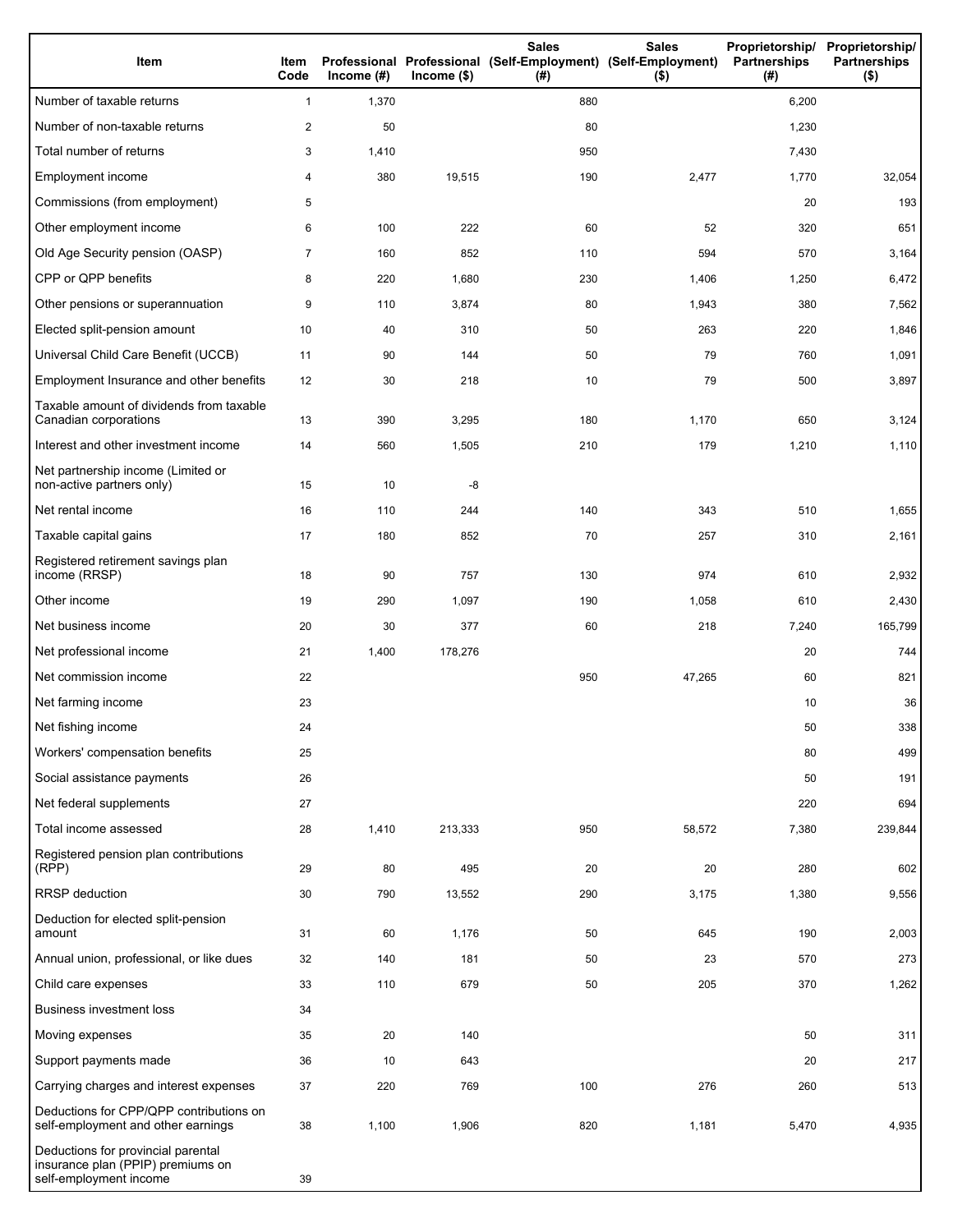| Item                                                              | Item<br>Code | Income $(#)$ | $lncome$ (\$) | <b>Sales</b><br>Professional Professional (Self-Employment) (Self-Employment)<br>(# ) | <b>Sales</b><br>$($ \$) | Proprietorship/<br>Partnerships<br>(#) | Proprietorship/<br>Partnerships<br>$($ \$) |
|-------------------------------------------------------------------|--------------|--------------|---------------|---------------------------------------------------------------------------------------|-------------------------|----------------------------------------|--------------------------------------------|
| Exploration and development expenses                              | 40           | 20           | 156           |                                                                                       |                         |                                        |                                            |
| Other employment expenses                                         | 41           | 20           | 38            | 30                                                                                    | 378                     | 80                                     | 353                                        |
| Clergy residence deduction                                        | 42           |              |               |                                                                                       |                         |                                        |                                            |
| Other deductions                                                  | 43           |              |               |                                                                                       |                         | 120                                    | 130                                        |
| Total deductions before adjustments                               | 44           | 1,320        | 19,847        | 870                                                                                   | 5,996                   | 6,060                                  | 20,256                                     |
| Social benefits repayment                                         | 45           | 90           | 430           | 20                                                                                    | 97                      | 100                                    | 293                                        |
| Net income after adjustments                                      | 46           | 1,400        | 193,128       | 940                                                                                   | 52,546                  | 7,060                                  | 222,575                                    |
| Canadian Forces personnel and police<br>deduction                 | 47           |              |               |                                                                                       |                         |                                        |                                            |
| Security options deductions                                       | 48           |              |               |                                                                                       |                         |                                        |                                            |
| Other payments deductions                                         | 49           |              |               |                                                                                       |                         | 340                                    | 1,384                                      |
| Non-capital losses of other years                                 | 50           |              |               |                                                                                       |                         | 90                                     | 666                                        |
| Net capital losses of other years                                 | 51           | 50           | 92            | 20                                                                                    | 18                      | 50                                     | 65                                         |
| Capital gains deduction                                           | 52           |              |               |                                                                                       |                         | 10                                     | 594                                        |
| Northern residents deductions                                     | 53           |              |               |                                                                                       |                         | 120                                    | 443                                        |
| Additional deductions                                             | 54           |              |               |                                                                                       |                         |                                        |                                            |
| Farming/fishing losses of prior years                             | 55           |              |               |                                                                                       |                         |                                        |                                            |
| Total deductions from net income                                  | 56           | 80           | 488           | 50                                                                                    | 170                     | 590                                    | 3,174                                      |
| Taxable income assessed                                           | 57           | 1,390        | 192,651       | 940                                                                                   | 52,376                  | 7,040                                  | 219,483                                    |
| Basic personal amount                                             | 58           | 1,410        | 15,229        | 950                                                                                   | 10,303                  | 7,430                                  | 80,147                                     |
| Age amount                                                        | 59           | 70           | 277           | 90                                                                                    | 415                     | 520                                    | 3,072                                      |
| Spouse or common-law partner amount                               | 60           | 100          | 749           | 70                                                                                    | 470                     | 600                                    | 4,099                                      |
| Amount for eligible dependant                                     | 61           | 30           | 258           | 40                                                                                    | 387                     | 240                                    | 2,481                                      |
| Amount for children 17 and under                                  | 62           | 340          | 1,394         | 160                                                                                   | 605                     | 990                                    | 3,618                                      |
| Amount for infirm dependants age 18 or<br>older                   | 63           |              |               |                                                                                       |                         |                                        |                                            |
| CPP or QPP contributions through<br>employment                    | 64           | 350          | 467           | 150                                                                                   | 95                      | 1,580                                  | 1,263                                      |
| CPP or QPP contributions on<br>self-employment and other earnings | 65           | 1,100        | 1,906         | 820                                                                                   | 1,181                   | 5,470                                  | 4,935                                      |
| Employment Insurance premiums                                     | 66           | 270          | 151           | 110                                                                                   | 28                      | 1,360                                  | 472                                        |
| PPIP premiums paid                                                | 67           |              |               |                                                                                       |                         |                                        |                                            |
| PPIP premiums payable on employment<br>income                     | 68           |              |               |                                                                                       |                         |                                        |                                            |
| PPIP premiums payable on<br>self-employment income                | 69           |              |               |                                                                                       |                         |                                        |                                            |
| Volunteer firefighters' amount                                    | 70           |              |               |                                                                                       |                         | 50                                     | 156                                        |
| Canada employment amount                                          | 71           | 440          | 430           | 220                                                                                   | 193                     | 1,920                                  | 1,868                                      |
| Public transit amount                                             | 72           |              |               |                                                                                       |                         |                                        |                                            |
| Children's fitness amount                                         | 73           | 250          | 187           | 100                                                                                   | 66                      | 480                                    | 269                                        |
| Children's arts amount                                            | 74           | 130          | 88            | 50                                                                                    | 24                      | 170                                    | 91                                         |
| Home buyers' amount                                               | 75           | 10           | 45            |                                                                                       |                         | 30                                     | 123                                        |
| Pension income amount                                             | 76           | 150          | 285           | 120                                                                                   | 238                     | 580                                    | 1,092                                      |
| Caregiver amount                                                  | 77           |              |               |                                                                                       |                         | 80                                     | 385                                        |
| Disability amount                                                 | 78           | 10           | 75            | 10                                                                                    | 75                      | 90                                     | 663                                        |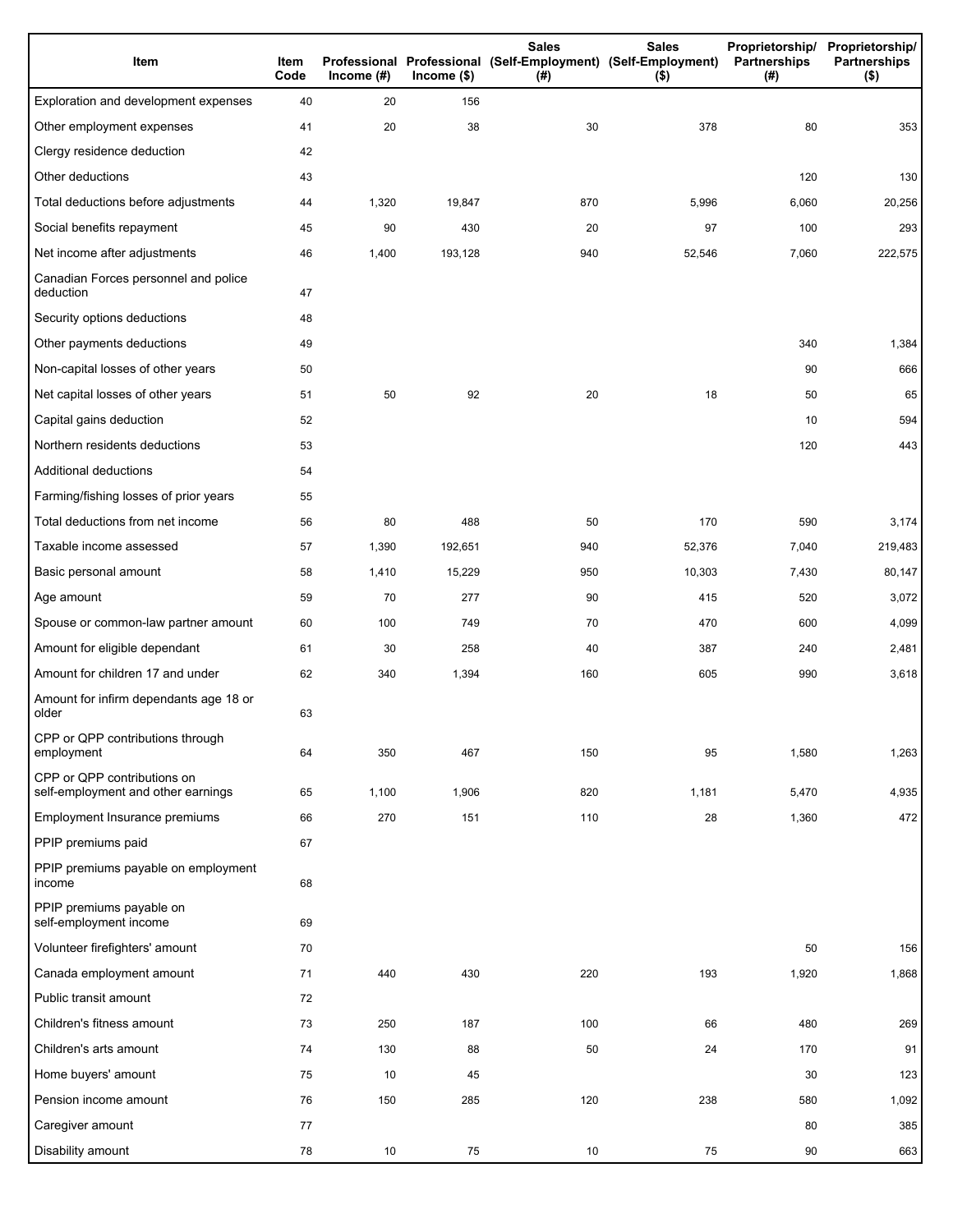| Item                                                                 | <b>Item</b><br>Code | Income $(\#)$ | $Income$ (\$) | <b>Sales</b><br>Professional Professional (Self-Employment) (Self-Employment)<br>(# ) | <b>Sales</b><br>$($ \$) | Proprietorship/<br>Partnerships<br>(#) | Proprietorship/<br><b>Partnerships</b><br>$($ \$) |
|----------------------------------------------------------------------|---------------------|---------------|---------------|---------------------------------------------------------------------------------------|-------------------------|----------------------------------------|---------------------------------------------------|
| Disability amount transferred from a<br>dependant                    | 79                  | 20            | 287           | 10                                                                                    | 98                      | 90                                     | 844                                               |
| Interest paid on student loans                                       | 80                  | 100           | 92            | 40                                                                                    | 33                      | 200                                    | 122                                               |
| Tuition, education, and textbook amounts                             | 81                  | 90            | 1,044         | 40                                                                                    | 268                     | 280                                    | 1,403                                             |
| Tuition, education, and textbook amounts<br>transferred from a child | 82                  | 90            | 551           | 40                                                                                    | 192                     | 160                                    | 744                                               |
| Amounts transferred from spouse or<br>common-law partner             | 83                  | 30            | 121           | 20                                                                                    | 130                     | 300                                    | 1,433                                             |
| Medical expenses                                                     | 84                  | 280           | 764           | 230                                                                                   | 485                     | 1,790                                  | 3,619                                             |
| Total tax credits on personal amounts                                | 85                  | 1,410         | 3,673         | 950                                                                                   | 2,305                   | 7,430                                  | 16,945                                            |
| Allowable charitable donations and<br>government gifts               | 86                  | 720           | 2,005         | 360                                                                                   | 561                     | 1,410                                  | 1,649                                             |
| Eligible cultural and ecological gifts                               | 87                  |               |               |                                                                                       |                         |                                        |                                                   |
| Total tax credit on donations and gifts                              | 88                  | 720           | 626           | 360                                                                                   | 154                     | 1,390                                  | 448                                               |
| Total federal non-refundable tax credits                             | 89                  | 1,410         | 4,299         | 950                                                                                   | 2,460                   | 7,430                                  | 17,393                                            |
| Federal dividend tax credit                                          | 90                  | 380           | 459           | 170                                                                                   | 158                     | 530                                    | 400                                               |
| Overseas employment tax credit                                       | 91                  |               |               |                                                                                       |                         |                                        |                                                   |
| Minimum tax carryover                                                | 92                  |               |               |                                                                                       |                         |                                        |                                                   |
| Basic federal tax                                                    | 93                  | 1,230         | 40,628        | 740                                                                                   | 7,670                   | 4,140                                  | 24,453                                            |
| Federal Foreign Tax Credit                                           | 94                  | 160           | 111           |                                                                                       |                         |                                        |                                                   |
| Federal Political contribution tax credit                            | 95                  | 40            | 10            | 10                                                                                    | 4                       | 30                                     | 6                                                 |
| <b>Investment Tax Credit</b>                                         | 96                  |               |               |                                                                                       |                         | 20                                     | 48                                                |
| Labour-sponsored funds tax credit                                    | 97                  |               |               |                                                                                       |                         |                                        |                                                   |
| Alternative minimum tax payable                                      | 98                  |               |               |                                                                                       |                         |                                        |                                                   |
| Net federal tax                                                      | 99                  | 1,220         | 40,501        | 740                                                                                   | 7,664                   | 4,130                                  | 24,349                                            |
| CPP contributions on self-employment                                 | 100                 | 1,100         | 3,812         | 820                                                                                   | 2,362                   | 5,470                                  | 9,869                                             |
| Social Benefits repayment                                            | 101                 | 90            | 430           | 20                                                                                    | 97                      | 100                                    | 293                                               |
| <b>Net Provincial Tax</b>                                            | 102                 | 1,240         | 21,174        | 760                                                                                   | 4,504                   | 4,470                                  | 14,907                                            |
| Total tax payable                                                    | 103                 | 1,370         | 65,921        | 880                                                                                   | 14,633                  | 6,200                                  | 49,439                                            |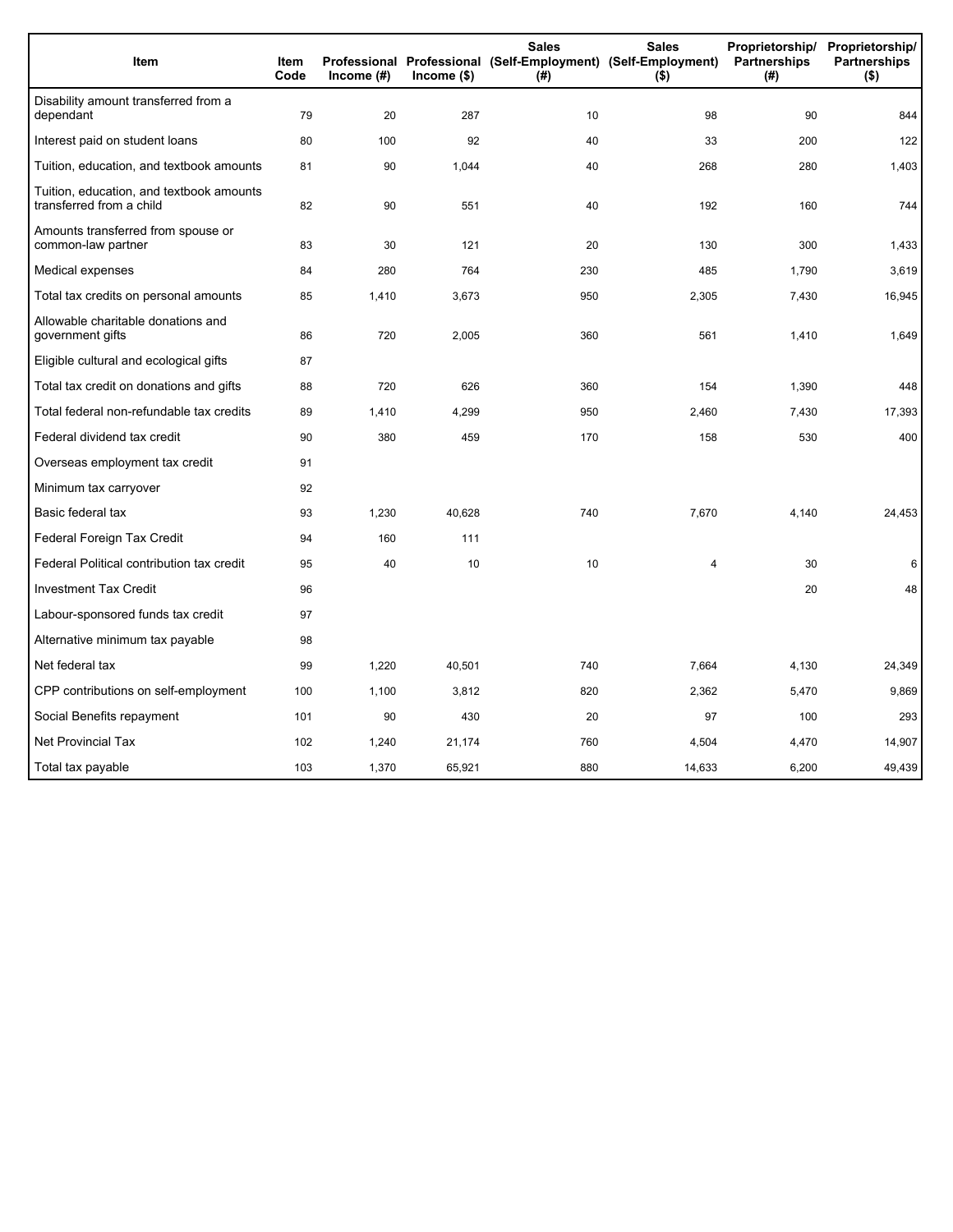| Item                                                                                           | Item<br>Code   | (# )  | Investment Investment<br>$($ \$) | Pension<br>(#) | Pension<br>$($ \$) | <b>Benefit</b><br>(#) | <b>Benefit</b><br>$($ \$) |
|------------------------------------------------------------------------------------------------|----------------|-------|----------------------------------|----------------|--------------------|-----------------------|---------------------------|
| Number of taxable returns                                                                      | $\mathbf{1}$   | 4,140 |                                  | 50,510         |                    | 21,200                |                           |
| Number of non-taxable returns                                                                  | $\overline{2}$ | 1,800 |                                  | 49,040         |                    | 39,140                |                           |
| Total number of returns                                                                        | 3              | 5,940 |                                  | 99,550         |                    | 60,330                |                           |
| Employment income                                                                              | 4              | 2,360 | 78,876                           | 8,920          | 71,291             | 24,380                | 170,372                   |
| Commissions (from employment)                                                                  | 5              | 20    | 136                              | 60             | 122                | 110                   | 165                       |
| Other employment income                                                                        | 6              | 360   | 1,099                            | 10,740         | 8,219              | 830                   | 815                       |
| Old Age Security pension (OASP)                                                                | 7              | 1,130 | 6,455                            | 74,710         | 466,017            | 6,900                 | 38,804                    |
| CPP or QPP benefits                                                                            | 8              | 1,910 | 11,774                           | 91,170         | 568,105            | 12,960                | 39,798                    |
| Other pensions or superannuation                                                               | 9              | 760   | 16,947                           | 49,630         | 950,615            | 630                   | 4,326                     |
| Elected split-pension amount                                                                   | 10             | 280   | 1,981                            | 14,710         | 168,299            | 540                   | 2,761                     |
| Universal Child Care Benefit (UCCB)                                                            | 11             | 330   | 528                              | 160            | 200                | 9,670                 | 14,479                    |
| Employment Insurance and other benefits                                                        | 12             | 570   | 5,688                            | 3,890          | 30,785             | 26,900                | 356,761                   |
| Taxable amount of dividends from taxable Canadian corporations                                 | 13             | 3,520 | 237,121                          | 8,980          | 20,657             | 880                   | 608                       |
| Interest and other investment income                                                           | 14             | 3,080 | 19,678                           | 21,520         | 24,190             | 2,670                 | 1,879                     |
| Net partnership income (Limited or non-active partners only)                                   | 15             | 50    | 690                              | 40             | -6                 |                       |                           |
| Net rental income                                                                              | 16             | 1,980 | 16,035                           | 1,740          | 2,096              | 240                   | 213                       |
| Taxable capital gains                                                                          | 17             | 1,650 | 80,009                           | 4,230          | 5,760              | 360                   | 284                       |
| Registered retirement savings plan income (RRSP)                                               | 18             | 450   | 4,469                            | 5,970          | 31,497             | 1,430                 | 4,074                     |
| Other income                                                                                   | 19             | 1,490 | 6,767                            | 11,450         | 35,791             | 1,900                 | 4,856                     |
| Net business income                                                                            | 20             | 350   | 1,638                            | 1,320          | 1,580              | 390                   | 31                        |
| Net professional income                                                                        | 21             | 70    | 2,501                            | 230            | 1,209              | 40                    | 33                        |
| Net commission income                                                                          | 22             | 50    | 649                              | 180            | 464                | 80                    | 134                       |
| Net farming income                                                                             | 23             |       |                                  | 60             | $-203$             | 10                    | $-64$                     |
| Net fishing income                                                                             | 24             | 110   | 1,126                            | 220            | 1,005              | 1,910                 | 12,048                    |
| Workers' compensation benefits                                                                 | 25             | 70    | 808                              | 2,240          | 11,970             | 4,560                 | 78,812                    |
| Social assistance payments                                                                     | 26             | 20    | 53                               | 770            | 2,294              | 21,500                | 194,056                   |
| Net federal supplements                                                                        | 27             | 190   | 530                              | 43,990         | 172,398            | 8,400                 | 63,140                    |
| Total income assessed                                                                          | 28             | 5,940 | 495,630                          | 99,550         | 2,574,976          | 60,330                | 988,670                   |
| Registered pension plan contributions (RPP)                                                    | 29             | 340   | 928                              | 2,020          | 2,404              | 1,740                 | 1,458                     |
| <b>RRSP</b> deduction                                                                          | 30             | 1,050 | 10,590                           | 2,550          | 8,501              | 1,450                 | 2,349                     |
| Deduction for elected split-pension amount                                                     | 31             | 320   | 3,414                            | 15,580         | 154,380            | 220                   | 1,239                     |
| Annual union, professional, or like dues                                                       | 32             | 630   | 271                              | 3,700          | 664                | 7,370                 | 1,395                     |
| Child care expenses                                                                            | 33             | 160   | 616                              | 50             | 96                 | 1,080                 | 2,601                     |
| <b>Business investment loss</b>                                                                | 34             |       |                                  |                |                    |                       |                           |
| Moving expenses                                                                                | 35             | 10    | 57                               | 30             | 86                 | 80                    | 246                       |
| Support payments made                                                                          | 36             | 30    | 1,185                            | 120            | 919                | 30                    | 117                       |
| Carrying charges and interest expenses                                                         | 37             | 970   | 6,985                            | 6,350          | 5,429              | 290                   | 359                       |
| Deductions for CPP/QPP contributions on self-employment and other<br>earnings                  | 38             | 260   | 165                              | 450            | 127                | 1,530                 | 419                       |
| Deductions for provincial parental insurance plan (PPIP) premiums on<br>self-employment income | 39             |       |                                  |                |                    |                       |                           |
| Exploration and development expenses                                                           | 40             | 40    | 856                              | 40             | 230                |                       |                           |
| Other employment expenses                                                                      | 41             | 100   | 385                              | 300            | 892                | 680                   | 1,346                     |
| Clergy residence deduction                                                                     | 42             |       |                                  | 40             | 201                |                       |                           |
| Other deductions                                                                               | 43             | 310   | 590                              | 1,500          | 5,228              | 3,010                 | 1,997                     |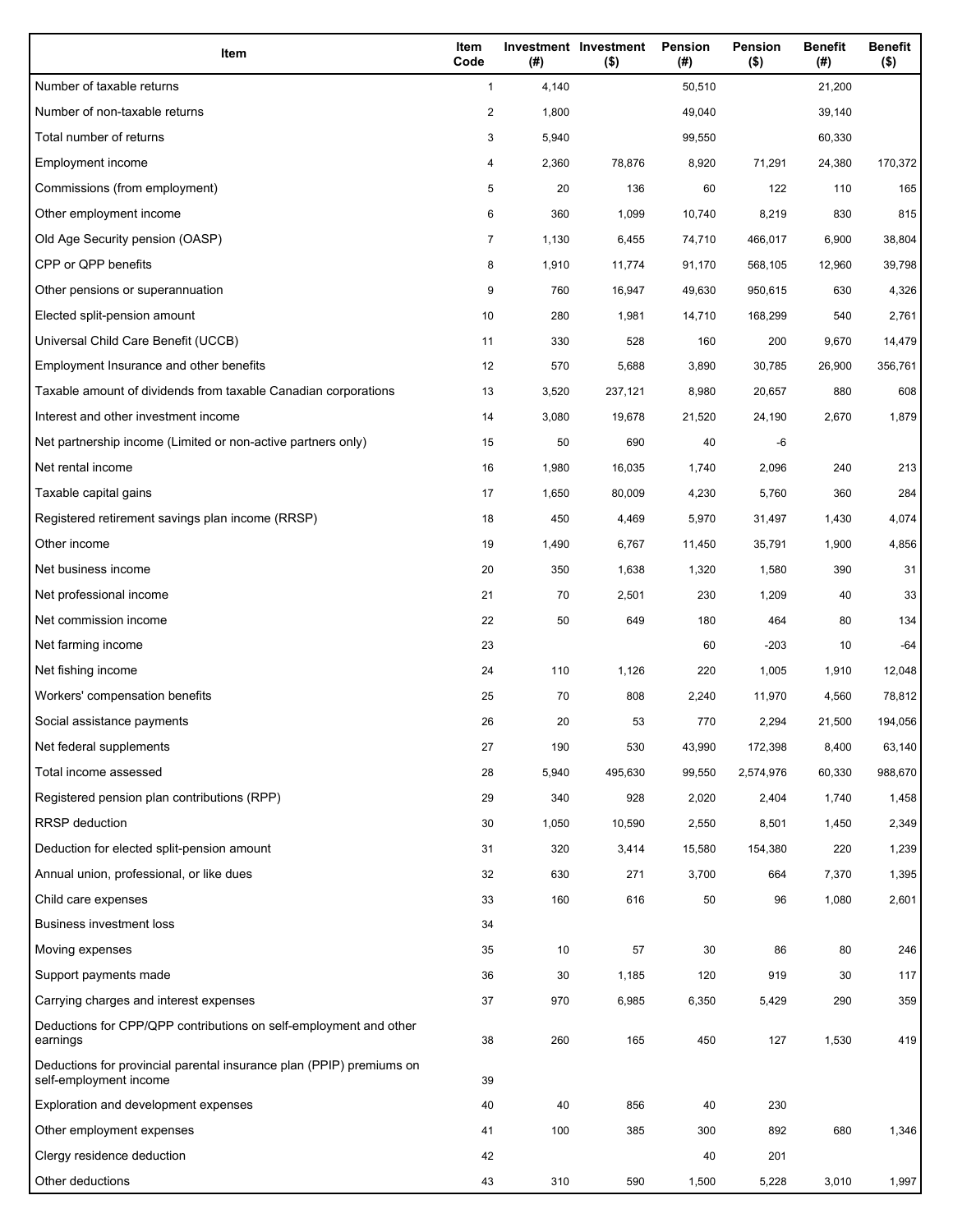| Item                                                              | <b>Item Code</b> | (#)   | Investment Investment<br>$($ \$) |        | Pension (#) Pension (\$) Benefit (#) Benefit (\$) |        |         |
|-------------------------------------------------------------------|------------------|-------|----------------------------------|--------|---------------------------------------------------|--------|---------|
| Total deductions before adjustments                               | 44               | 2,700 | 26,145                           | 24,410 | 179,190                                           | 12,210 | 13,618  |
| Social benefits repayment                                         | 45               | 560   | 2,198                            | 1,020  | 2,312                                             | 40     | 63      |
| Net income after adjustments                                      | 46               | 5,850 | 467,672                          | 99,540 | 2,393,575                                         | 60,300 | 975,080 |
| Canadian Forces personnel and police deduction                    | 47               |       |                                  |        |                                                   |        |         |
| Security options deductions                                       | 48               |       |                                  |        |                                                   |        |         |
| Other payments deductions                                         | 49               | 260   | 1,364                            | 46,120 | 186,699                                           | 33,590 | 336,041 |
| Non-capital losses of other years                                 | 50               | 20    | 222                              | 30     | 169                                               |        |         |
| Net capital losses of other years                                 | 51               | 290   | 1,467                            | 810    | 1,012                                             | 40     | 29      |
| Capital gains deduction                                           | 52               | 280   | 31,620                           | 30     | 170                                               |        |         |
| Northern residents deductions                                     | 53               | 110   | 509                              | 1,170  | 5,161                                             | 650    | 2,201   |
| Additional deductions                                             | 54               | 20    | 24                               | 710    | 4,785                                             | 730    | 3,591   |
| Farming/fishing losses of prior years                             | 55               |       |                                  |        |                                                   |        |         |
| Total deductions from net income                                  | 56               | 880   | 35,208                           | 48,260 | 198,050                                           | 34,750 | 341,963 |
| Taxable income assessed                                           | 57               | 5,850 | 432,592                          | 99,420 | 2,195,580                                         | 45,590 | 633,432 |
| Basic personal amount                                             | 58               | 5,940 | 64,102                           | 99,550 | 1,076,143                                         | 60,330 | 650,073 |
| Age amount                                                        | 59               | 770   | 3,579                            | 74,520 | 482,120                                           | 6,960  | 45,994  |
| Spouse or common-law partner amount                               | 60               | 230   | 1,471                            | 5,960  | 21,538                                            | 3,270  | 25,171  |
| Amount for eligible dependant                                     | 61               | 70    | 781                              | 340    | 2,963                                             | 4,200  | 44,090  |
| Amount for children 17 and under                                  | 62               | 510   | 1,907                            | 470    | 1,422                                             | 7,370  | 26,889  |
| Amount for infirm dependants age 18 or older                      | 63               |       |                                  | 160    | 793                                               | 40     | 204     |
| CPP or QPP contributions through employment                       | 64               | 1,810 | 2,037                            | 4,160  | 1,759                                             | 18,280 | 4,981   |
| CPP or QPP contributions on self-employment and other earnings    | 65               | 260   | 165                              | 450    | 127                                               | 1,530  | 419     |
| Employment Insurance premiums                                     | 66               | 1,400 | 494                              | 6,040  | 1,202                                             | 21,440 | 3,405   |
| PPIP premiums paid                                                | 67               |       |                                  |        |                                                   |        |         |
| PPIP premiums payable on employment income                        | 68               |       |                                  |        |                                                   |        |         |
| PPIP premiums payable on self-employment income                   | 69               |       |                                  |        |                                                   |        |         |
| Volunteer firefighters' amount                                    | 70               | 10    | 39                               | 210    | 623                                               | 440    | 1,320   |
| Canada employment amount                                          | 71               | 2,510 | 2,549                            | 16,960 | 10,286                                            | 24,040 | 24,864  |
| Public transit amount                                             | 72               | 20    | 8                                | 130    | 49                                                | 110    | 47      |
| Children's fitness amount                                         | 73               | 290   | 198                              | 120    | 57                                                | 830    | 324     |
| Children's arts amount                                            | 74               | 140   | 86                               | 50     | 21                                                | 220    | 84      |
| Home buyers' amount                                               | 75               |       |                                  | 20     | 76                                                | 70     | 309     |
| Pension income amount                                             | 76               | 1,000 | 1,882                            | 59,030 | 113,034                                           | 1,130  | 1,946   |
| Caregiver amount                                                  | 77               | 30    | 134                              | 740    | 3,586                                             | 600    | 2,804   |
| Disability amount                                                 | 78               | 150   | 1,157                            | 7,730  | 57,956                                            | 1,940  | 14,587  |
| Disability amount transferred from a dependant                    | 79               | 40    | 322                              | 700    | 5,323                                             | 520    | 5,301   |
| Interest paid on student loans                                    | 80               | 50    | 26                               | 30     | 15                                                | 920    | 398     |
| Tuition, education, and textbook amounts                          | 81               | 520   | 3,998                            | 230    | 423                                               | 3,040  | 19,058  |
| Tuition, education, and textbook amounts transferred from a child | 82               | 140   | 644                              | 580    | 2,703                                             | 250    | 1,034   |
| Amounts transferred from spouse or common-law partner             | 83               | 170   | 816                              | 13,360 | 74,081                                            | 2,040  | 11,273  |
| Medical expenses                                                  | 84               | 1,170 | 4,742                            | 26,920 | 72,253                                            | 8,420  | 16,664  |
| Total tax credits on personal amounts                             | 85               | 5,940 | 13,680                           | 99,550 | 289,283                                           | 60,330 | 135,186 |
| Allowable charitable donations and government gifts               | 86               | 1,480 | 4,872                            | 24,540 | 26,875                                            | 4,220  | 4,542   |
| Eligible cultural and ecological gifts                            | 87               |       |                                  | 40     | 59                                                |        |         |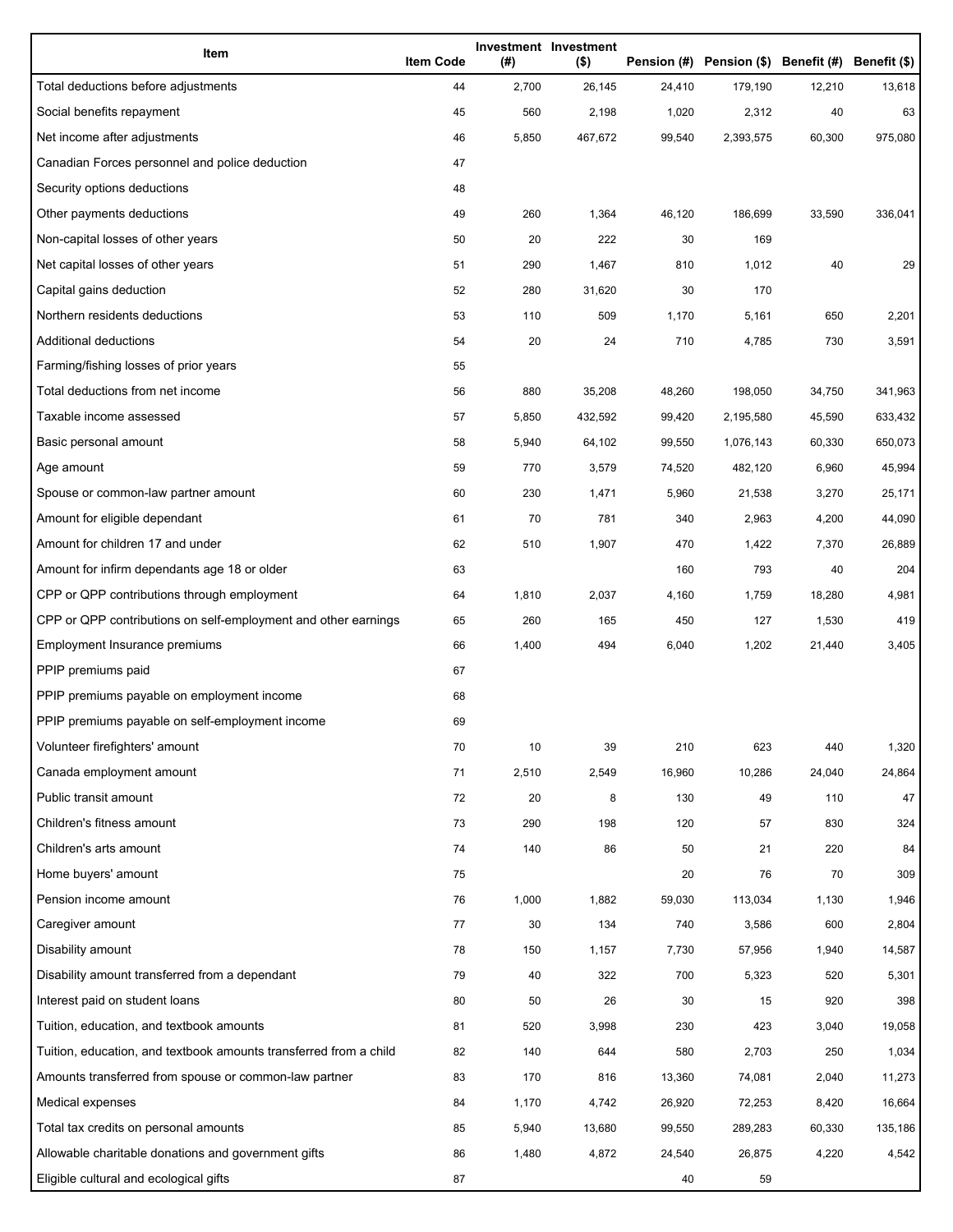| Item                                      | <b>Item Code</b> | (#)   | Investment Investment<br>$($ \$) | Pension (#) | Pension (\$) | Benefit (#) | Benefit (\$)   |
|-------------------------------------------|------------------|-------|----------------------------------|-------------|--------------|-------------|----------------|
| Total tax credit on donations and gifts   | 88               | 1,470 | 1,377                            | 24,430      | 7,187        | 4,110       | 635            |
| Total federal non-refundable tax credits  | 89               | 5,940 | 15,058                           | 99,550      | 296,470      | 60,330      | 135,821        |
| Federal dividend tax credit               | 90               | 3,050 | 31,589                           | 7,220       | 2,800        | 620         | 64             |
| Overseas employment tax credit            | 91               |       |                                  |             |              |             |                |
| Minimum tax carryover                     | 92               | 90    | 198                              | 30          | 69           |             |                |
| Basic federal tax                         | 93               | 3,450 | 51,757                           | 39,040      | 109,395      | 17,930      | 24,104         |
| Federal Foreign Tax Credit                | 94               | 560   | 264                              | 1,700       | 268          | 90          | $\overline{2}$ |
| Federal Political contribution tax credit | 95               | 40    | 12                               | 310         | 45           |             |                |
| <b>Investment Tax Credit</b>              | 96               |       |                                  | 20          | 19           | 30          | 17             |
| Labour-sponsored funds tax credit         | 97               |       |                                  |             |              |             |                |
| Alternative minimum tax payable           | 98               | 160   | 1,082                            |             |              |             |                |
| Net federal tax                           | 99               | 3,430 | 51,330                           | 39,020      | 109,064      | 17,910      | 24,087         |
| CPP contributions on self-employment      | 100              | 260   | 330                              | 450         | 254          | 1,530       | 837            |
| Social Benefits repayment                 | 101              | 560   | 2,198                            | 1,020       | 2,312        | 40          | 63             |
| Net Provincial Tax                        | 102              | 4,040 | 28,814                           | 50,180      | 82,468       | 19,860      | 18,472         |
| Total tax payable                         | 103              | 4,140 | 82,673                           | 50,510      | 194,098      | 21,200      | 43,460         |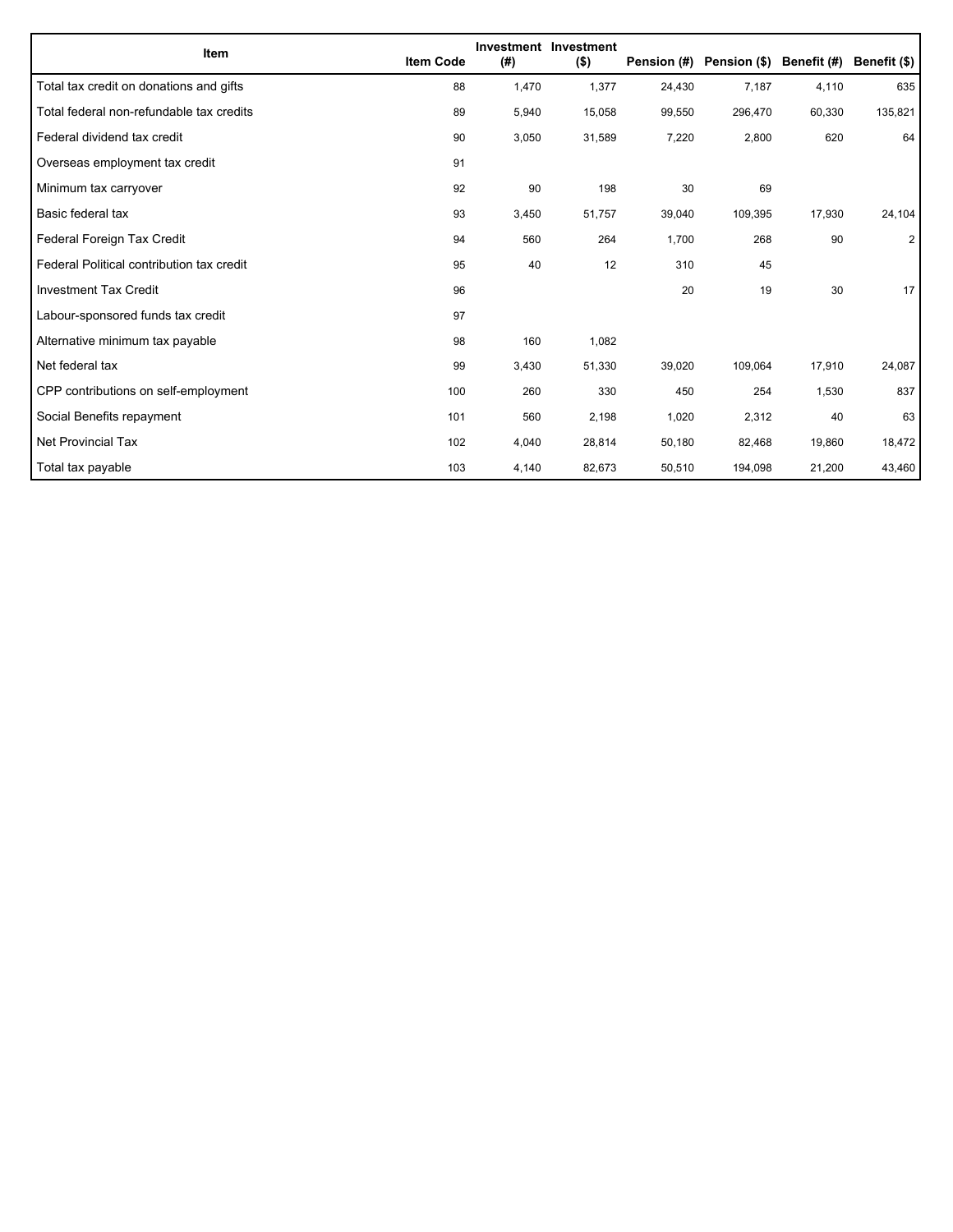| Item                                                                                        | Item Code Other (#) |       | Other (\$) |
|---------------------------------------------------------------------------------------------|---------------------|-------|------------|
| Number of taxable returns                                                                   | $\mathbf{1}$        | 3,890 |            |
| Number of non-taxable returns                                                               | 2                   | 5,530 |            |
| Total number of returns                                                                     | 3                   | 9,420 |            |
| Employment income                                                                           | 4                   | 2,700 | 25,227     |
| Commissions (from employment)                                                               | 5                   | 30    | 112        |
| Other employment income                                                                     | 6                   | 470   | 931        |
| Old Age Security pension (OASP)                                                             | $\overline{7}$      | 480   | 2,285      |
| CPP or QPP benefits                                                                         | 8                   | 2,410 | 13,927     |
| Other pensions or superannuation                                                            | 9                   | 800   | 12,094     |
| Elected split-pension amount                                                                | 10                  | 430   | 2,595      |
| Universal Child Care Benefit (UCCB)                                                         | 11                  | 190   | 266        |
| Employment Insurance and other benefits                                                     | 12                  | 730   | 5,790      |
| Taxable amount of dividends from taxable Canadian corporations                              | 13                  | 840   | 2,472      |
| Interest and other investment income                                                        | 14                  | 1,420 | 1,804      |
| Net partnership income (Limited or non-active partners only)                                | 15                  |       |            |
| Net rental income                                                                           | 16                  | 160   | 156        |
| Taxable capital gains                                                                       | 17                  | 490   | 1,456      |
| Registered retirement savings plan income (RRSP)                                            | 18                  | 2,250 | 42,406     |
| Other income                                                                                | 19                  | 4,820 | 89,772     |
| Net business income                                                                         | 20                  | 170   | 401        |
| Net professional income                                                                     | 21                  | 30    | 141        |
| Net commission income                                                                       | 22                  | 20    | 113        |
| Net farming income                                                                          | 23                  |       |            |
| Net fishing income                                                                          | 24                  | 30    | 149        |
| Workers' compensation benefits                                                              | 25                  | 100   | 861        |
| Social assistance payments                                                                  | 26                  | 90    | 410        |
| Net federal supplements                                                                     | 27                  | 190   | 428        |
| Total income assessed                                                                       | 28                  | 6,450 | 211,000    |
| Registered pension plan contributions (RPP)                                                 | 29                  | 450   | 801        |
| RRSP deduction                                                                              | 30                  | 620   | 8,683      |
| Deduction for elected split-pension amount                                                  | 31                  | 350   | 3,248      |
| Annual union, professional, or like dues                                                    | 32                  | 730   | 178        |
| Child care expenses                                                                         | 33                  | 50    | 154        |
| <b>Business investment loss</b>                                                             | 34                  |       |            |
| Moving expenses                                                                             | 35                  | 50    | 176        |
| Support payments made                                                                       | 36                  |       |            |
| Carrying charges and interest expenses                                                      | 37                  | 430   | 871        |
| Deductions for CPP/QPP contributions on self-employment and other earnings                  | 38                  | 100   | 28         |
| Deductions for provincial parental insurance plan (PPIP) premiums on self-employment income | 39                  |       |            |
| Exploration and development expenses                                                        | 40                  |       |            |
| Other employment expenses                                                                   | 41                  | 60    | 163        |
| Clergy residence deduction                                                                  | 42                  |       |            |
| Other deductions                                                                            | 43                  | 240   | 988        |
| Total deductions before adjustments                                                         | 44                  | 1,990 | 15,835     |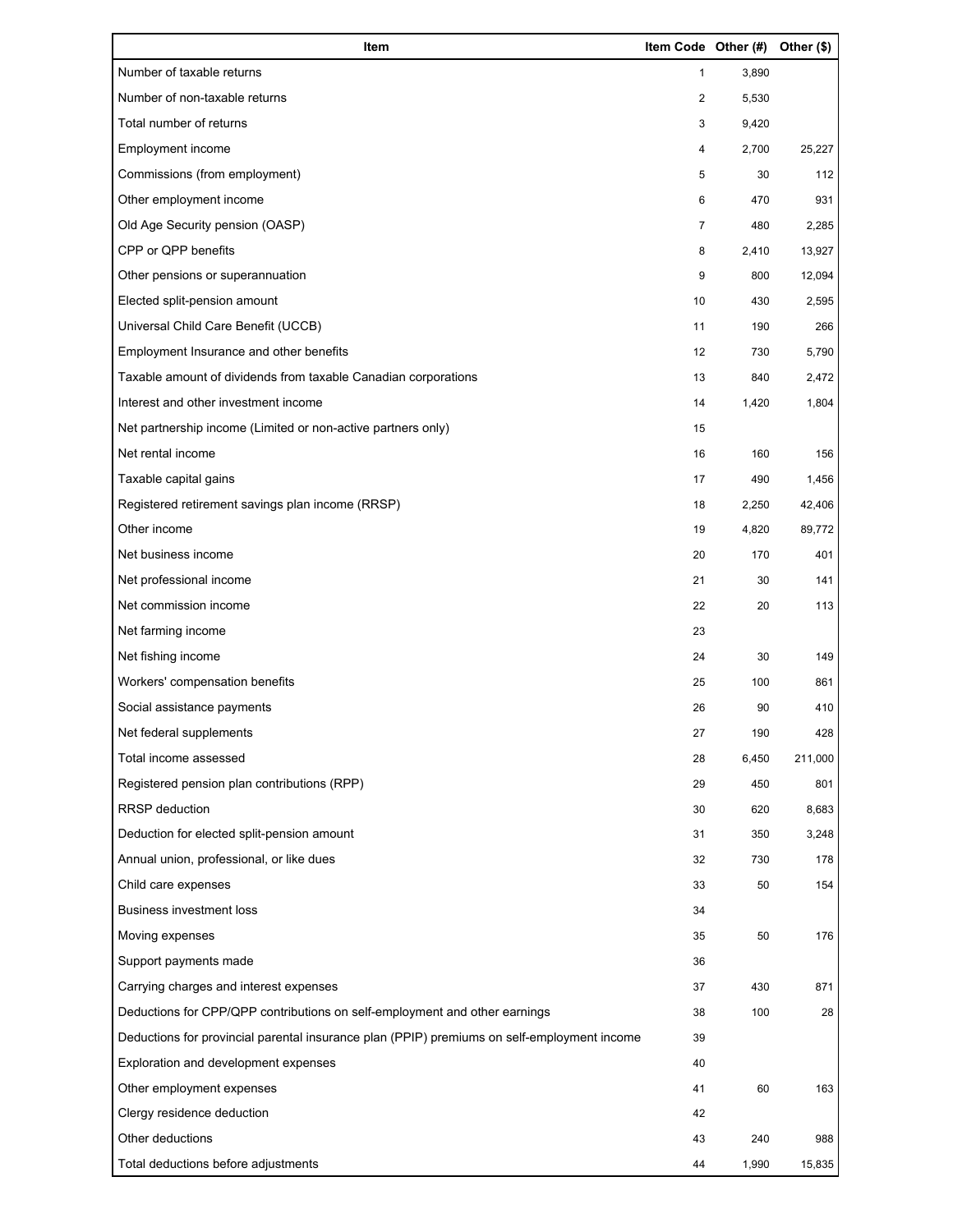| Item                                                              | Item Code Other (#) |       | Other (\$) |
|-------------------------------------------------------------------|---------------------|-------|------------|
| Social benefits repayment                                         | 45                  | 180   | 494        |
| Net income after adjustments                                      | 46                  | 6,440 | 194,770    |
| Canadian Forces personnel and police deduction                    | 47                  |       |            |
| Security options deductions                                       | 48                  |       |            |
| Other payments deductions                                         | 49                  | 370   | 1,691      |
| Non-capital losses of other years                                 | 50                  |       |            |
| Net capital losses of other years                                 | 51                  | 90    | 124        |
| Capital gains deduction                                           | 52                  |       |            |
| Northern residents deductions                                     | 53                  | 100   | 381        |
| Additional deductions                                             | 54                  |       |            |
| Farming/fishing losses of prior years                             | 55                  |       |            |
| Total deductions from net income                                  | 56                  | 570   | 2,792      |
| Taxable income assessed                                           | 57                  | 6,430 | 191,979    |
| Basic personal amount                                             | 58                  | 9,420 | 101,447    |
| Age amount                                                        | 59                  | 430   | 2,292      |
| Spouse or common-law partner amount                               | 60                  | 430   | 2,839      |
| Amount for eligible dependant                                     | 61                  | 180   | 1,835      |
| Amount for children 17 and under                                  | 62                  | 370   | 1,400      |
| Amount for infirm dependants age 18 or older                      | 63                  | 10    | 57         |
| CPP or QPP contributions through employment                       | 64                  | 1,520 | 838        |
| CPP or QPP contributions on self-employment and other earnings    | 65                  | 100   | 28         |
| Employment Insurance premiums                                     | 66                  | 1,880 | 402        |
| PPIP premiums paid                                                | 67                  |       |            |
| PPIP premiums payable on employment income                        | 68                  |       |            |
| PPIP premiums payable on self-employment income                   | 69                  |       |            |
| Volunteer firefighters' amount                                    | 70                  | 30    | 90         |
| Canada employment amount                                          | 71                  | 2,740 | 2,602      |
| Public transit amount                                             | 72                  | 70    | 24         |
| Children's fitness amount                                         | 73                  | 110   | 58         |
| Children's arts amount                                            | 74                  | 50    | 23         |
| Home buyers' amount                                               | 75                  |       |            |
| Pension income amount                                             | 76                  | 1,210 | 2,284      |
| Caregiver amount                                                  | 77                  | 70    | 317        |
| Disability amount                                                 | 78                  | 310   | 2,305      |
| Disability amount transferred from a dependant                    | 79                  | 70    | 631        |
| Interest paid on student loans                                    | 80                  | 40    | 17         |
| Tuition, education, and textbook amounts                          | 81                  | 490   | 2,510      |
| Tuition, education, and textbook amounts transferred from a child | 82                  | 80    | 377        |
| Amounts transferred from spouse or common-law partner             | 83                  | 260   | 1,279      |
| Medical expenses                                                  | 84                  | 1,570 | 4,345      |
| Total tax credits on personal amounts                             | 85                  | 9,420 | 19,206     |
| Allowable charitable donations and government gifts               | 86                  | 1,290 | 1,661      |
| Eligible cultural and ecological gifts                            | 87                  |       |            |
| Total tax credit on donations and gifts                           | 88                  | 1,280 | 444        |